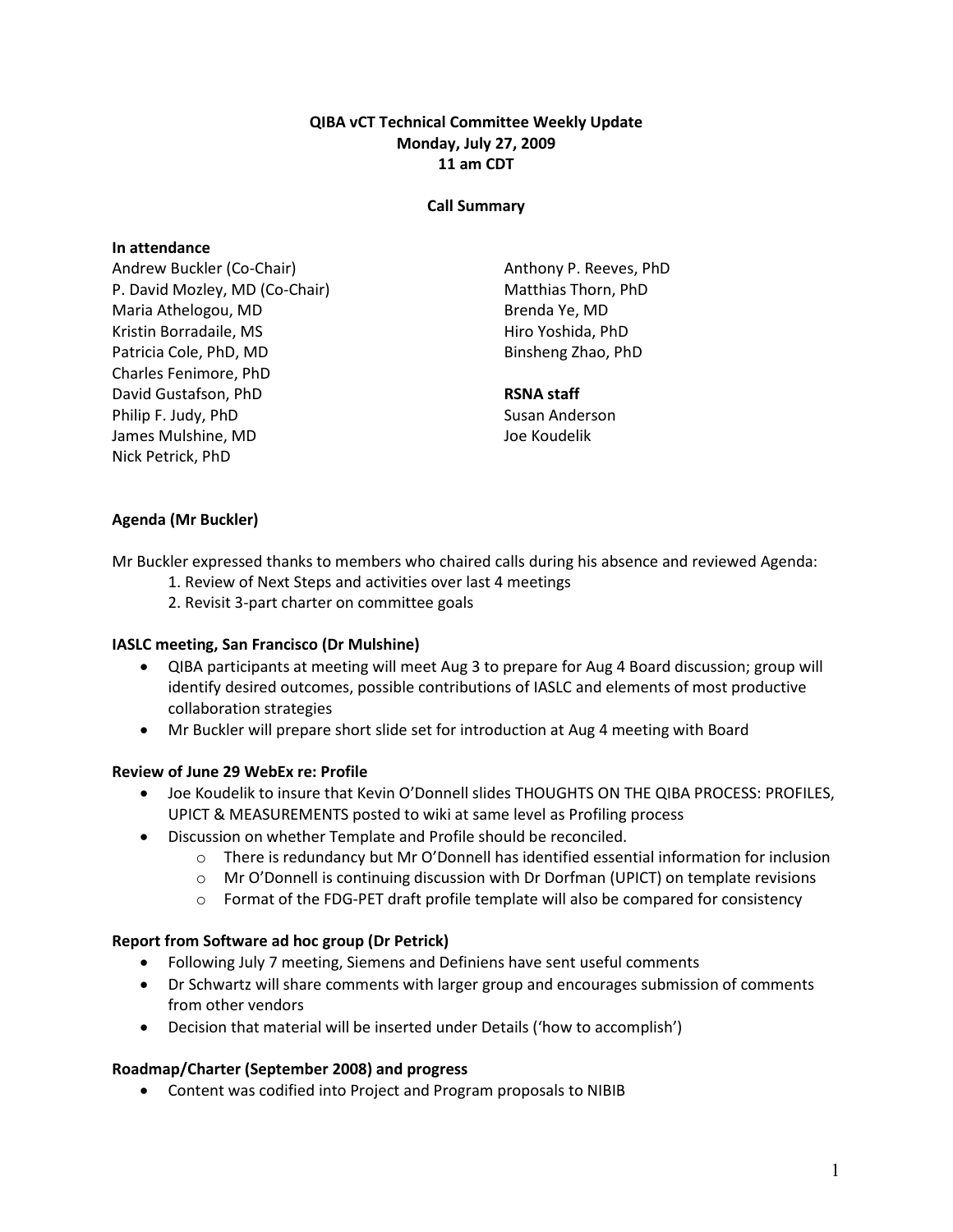- Need to review and update roadmap
- Have we moved beyond roadmap?
- Subgroup leaders to review and update roadmap

Roadmap/charter elements:

1. Creators of roadmap for validating volume measurements

- Have started two new subgroups
- Group has one profile and one proferred protocol
- Spiral development continuing

2. Stewards of objects and image sets for developing tools

- Consider establishing section on Data Sets, linking to public data sets, and inviting others to post links to individual or aggregated data sets, e.g.
	- Dr Petrick's team data Dr Petrick to post a subset of project 1A images
	- MSKCC data with synopsis of Dr Schwartz analysis
	- Original cases from Dr Fenimore (RIDER data)
		- o 8 sets of images, would be helpful to have many people use the data to assess how well the software is performing
	- VOLCANO data (Dr Reeves)
		- o 50 cases, 0 change, smaller lesion with smaller variation than MSK data
		- o Data to be Wiki posted after publishing
- For discussion: Issues with image sets and warehousing, e.g. maintenance issues (links, etc.)

3. Archivists of performance metrics by existing tools

• For discussion

# RSNA 2009 planning

- Decision for three posters
	- o Poster:
		- 1 poster on Profile with general information about group
		- **1** poster on Groups 1A, B and C, general info on what study design and data will look like
		- 1 poster on Future directions, e.g. Group 2
- Meet the Expert sessions: (5 days, 1/2 hour each day)
	- **volunteers needed**
- Committee to consider topics for Technical Committee updates at QI IB Informational meeting, Monday, Nov 30

# Next steps:

- RSNA staff to insure that Kevin O'Donnell slides THOUGHTS ON THE QIBA PROCESS: PROFILES, UPICT & MEASUREMENTS posted to wiki at same level as Profiling process (Completed)
- Post instructions for download of NBIA data on wiki (Completed)
- RSNA staff will send Dr Mozley's Roadmap document to TC co-chairs, chairs of subcommittees with copy to Dr reeves with request for updating (Completed)
- Dr Fenimore to forward RSNA staff NBIA website address for MSK Coffee Break experiment data
	- o RSNA staff to post link and instructions on Wiki (Completed) http://qibawiki.rsna.org/index.php?title=Volumetric\_CT